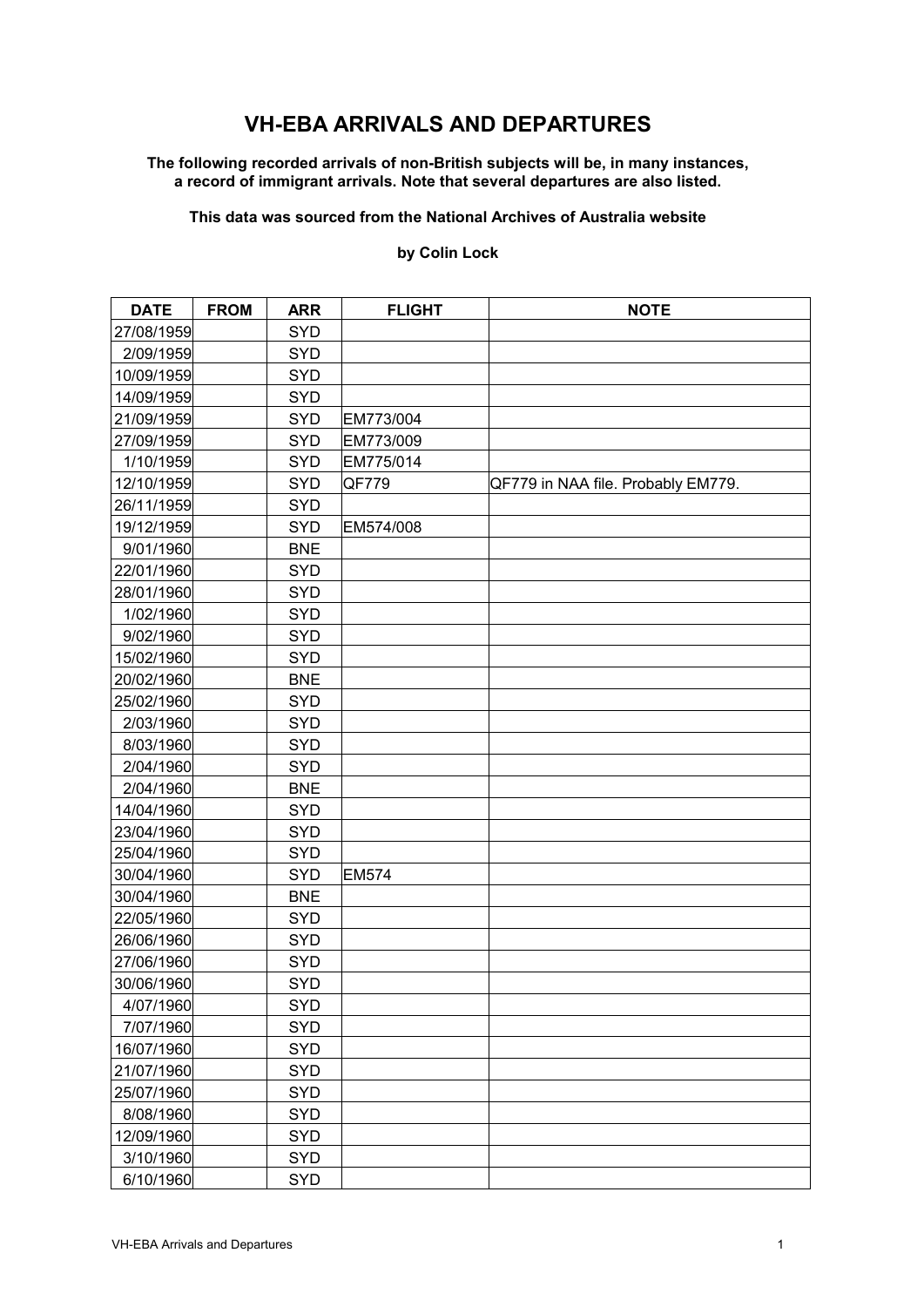| 16/10/1960 |            | <b>SYD</b> |           |                                   |
|------------|------------|------------|-----------|-----------------------------------|
| 5/11/1960  |            | <b>BNE</b> |           |                                   |
| 19/11/1960 |            | <b>SYD</b> |           |                                   |
| 15/12/1960 |            | <b>SYD</b> |           |                                   |
| 17/12/1960 |            | <b>SYD</b> |           |                                   |
| 21/12/1960 |            | <b>SYD</b> |           |                                   |
| 2/01/1961  |            | <b>SYD</b> |           |                                   |
| 7/01/1961  |            | <b>SYD</b> |           |                                   |
| 14/01/1961 |            | <b>SYD</b> |           |                                   |
| 22/01/1961 |            | <b>SYD</b> |           |                                   |
| 2/02/1961  |            | <b>SYD</b> |           | via DRW                           |
| 6/02/1961  |            | <b>SYD</b> |           |                                   |
| 9/02/1961  |            | <b>SYD</b> |           |                                   |
| 11/02/1961 |            | <b>SYD</b> |           |                                   |
| 29/03/1961 |            | <b>SYD</b> |           |                                   |
| 1/04/1961  |            | <b>SYD</b> |           |                                   |
| 4/04/1961  |            | <b>SYD</b> |           |                                   |
| 12/04/1961 |            | <b>SYD</b> |           |                                   |
| 15/04/1961 |            | <b>SYD</b> |           |                                   |
| 23/04/1961 |            | <b>BNE</b> |           |                                   |
| 28/04/1961 |            | <b>SYD</b> |           |                                   |
| 3/05/1961  |            | <b>SYD</b> |           |                                   |
| 7/05/1961  |            | <b>SYD</b> |           |                                   |
| 24/05/1961 |            | <b>SYD</b> |           |                                   |
| 2/06/1961  |            | <b>SYD</b> |           |                                   |
| 3/06/1961  |            | <b>SYD</b> |           |                                   |
| 17/06/1961 |            | <b>SYD</b> |           |                                   |
| 3/07/1961  |            | <b>SYD</b> |           |                                   |
| 17/07/1961 |            | <b>SYD</b> |           |                                   |
| 16/09/1961 |            | <b>SYD</b> |           |                                   |
| 2/10/1961  |            | <b>SYD</b> |           |                                   |
| 29/10/1961 |            | <b>BNE</b> |           |                                   |
| 6/11/1961  |            | <b>SYD</b> |           |                                   |
| 13/11/1961 |            | <b>SYD</b> |           |                                   |
| 1/12/1961  |            | <b>SYD</b> |           |                                   |
| 4/12/1961  |            | <b>SYD</b> | QF779/117 |                                   |
| 16/01/1962 |            | <b>SYD</b> |           |                                   |
| 21/01/1962 |            | <b>SYD</b> |           |                                   |
| 15/02/1962 |            | <b>SYD</b> |           | via PER                           |
| 22/02/1962 |            | <b>SYD</b> |           |                                   |
| 3/03/1962  |            | <b>SYD</b> |           |                                   |
| 9/03/1962  | <b>LHR</b> | <b>PER</b> | QF576/049 | FRA, ROM, CAI, KHI, CCU, BKK, SIN |
| 17/03/1962 |            | <b>SYD</b> |           |                                   |
| 20/03/1962 |            | <b>SYD</b> |           |                                   |
| 24/03/1962 |            | <b>SYD</b> |           |                                   |
| 29/03/1962 |            | <b>SYD</b> |           |                                   |
| 1/04/1962  |            | <b>SYD</b> |           |                                   |
| 18/05/1962 |            | <b>SYD</b> |           |                                   |
| 21/05/1962 |            | <b>SYD</b> |           |                                   |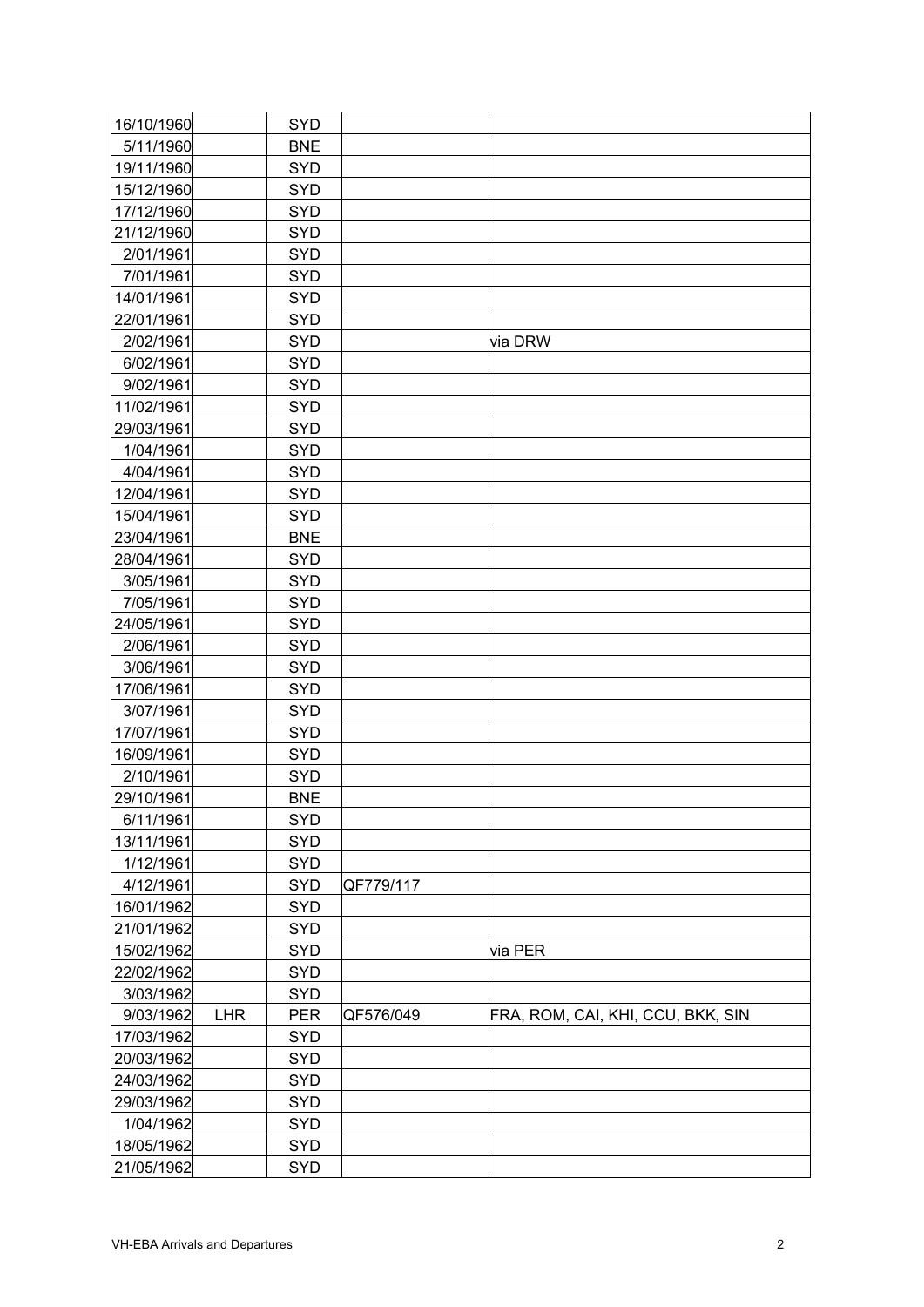| 24/05/1962 |            | <b>SYD</b> |           |                              |
|------------|------------|------------|-----------|------------------------------|
| 25/05/1962 |            | <b>SYD</b> |           |                              |
| 10/06/1962 |            | <b>SYD</b> |           |                              |
| 16/06/1962 |            | <b>SYD</b> |           |                              |
| 17/06/1962 |            | <b>SYD</b> |           |                              |
| 24/06/1962 |            | <b>SYD</b> |           |                              |
| 5/07/1962  |            | <b>SYD</b> |           |                              |
| 8/07/1962  |            | <b>SYD</b> |           |                              |
| 15/07/1962 |            | <b>SYD</b> |           |                              |
| 19/07/1962 |            | <b>SYD</b> |           |                              |
| 21/07/1962 |            | <b>SYD</b> |           |                              |
| 30/07/1962 |            | <b>SYD</b> |           |                              |
| 9/08/1962  |            | <b>SYD</b> |           |                              |
| 12/08/1962 |            | <b>SYD</b> |           |                              |
| 15/08/1962 |            | <b>SYD</b> |           |                              |
| 5/09/1962  |            | <b>SYD</b> |           |                              |
| 9/09/1962  |            | <b>SYD</b> |           |                              |
| 9/09/1962  |            | <b>BNE</b> |           |                              |
| 12/09/1962 |            | <b>SYD</b> |           |                              |
| 16/09/1962 |            | <b>SYD</b> |           |                              |
| 18/09/1962 |            | <b>PER</b> |           |                              |
| 26/09/1962 |            | <b>SYD</b> |           |                              |
| 30/09/1962 |            | <b>SYD</b> |           | via BNE                      |
| 3/10/1962  |            | <b>SYD</b> |           |                              |
| 7/10/1962  |            | <b>SYD</b> |           | via BNE                      |
| 14/10/1962 |            | <b>SYD</b> |           |                              |
| 17/10/1962 |            | <b>SYD</b> |           |                              |
| 21/10/1962 |            | <b>SYD</b> |           |                              |
| 29/10/1962 |            | <b>SYD</b> |           |                              |
| 2/11/1962  |            | <b>SYD</b> |           |                              |
| 7/11/1962  |            | <b>SYD</b> |           |                              |
| 11/11/1962 |            | <b>BNE</b> |           |                              |
| 19/11/1962 |            | <b>SYD</b> |           |                              |
| 20/11/1962 |            | <b>SYD</b> |           |                              |
| 2/12/1962  |            | <b>SYD</b> |           |                              |
| 4/12/1962  |            | <b>PER</b> |           |                              |
| 7/12/1962  | <b>LHR</b> | <b>PER</b> | QF732/036 | ROM, IST, THR, NDH, BKK, SIN |
| 10/12/1962 |            | <b>SYD</b> |           |                              |
| 26/12/1962 |            | <b>SYD</b> |           |                              |
| 6/01/1963  |            | <b>BNE</b> |           |                              |
| 13/01/1963 |            | <b>SYD</b> |           |                              |
| 18/01/1963 |            | <b>SYD</b> |           |                              |
| 26/01/1963 |            | <b>SYD</b> |           |                              |
| 6/02/1963  |            | <b>SYD</b> |           |                              |
| 10/02/1963 |            | <b>SYD</b> |           |                              |
| 13/02/1963 |            | <b>SYD</b> |           |                              |
| 14/02/1963 |            | <b>SYD</b> |           |                              |
| 17/02/1963 |            | <b>PER</b> |           |                              |
| 21/02/1963 |            | <b>SYD</b> |           |                              |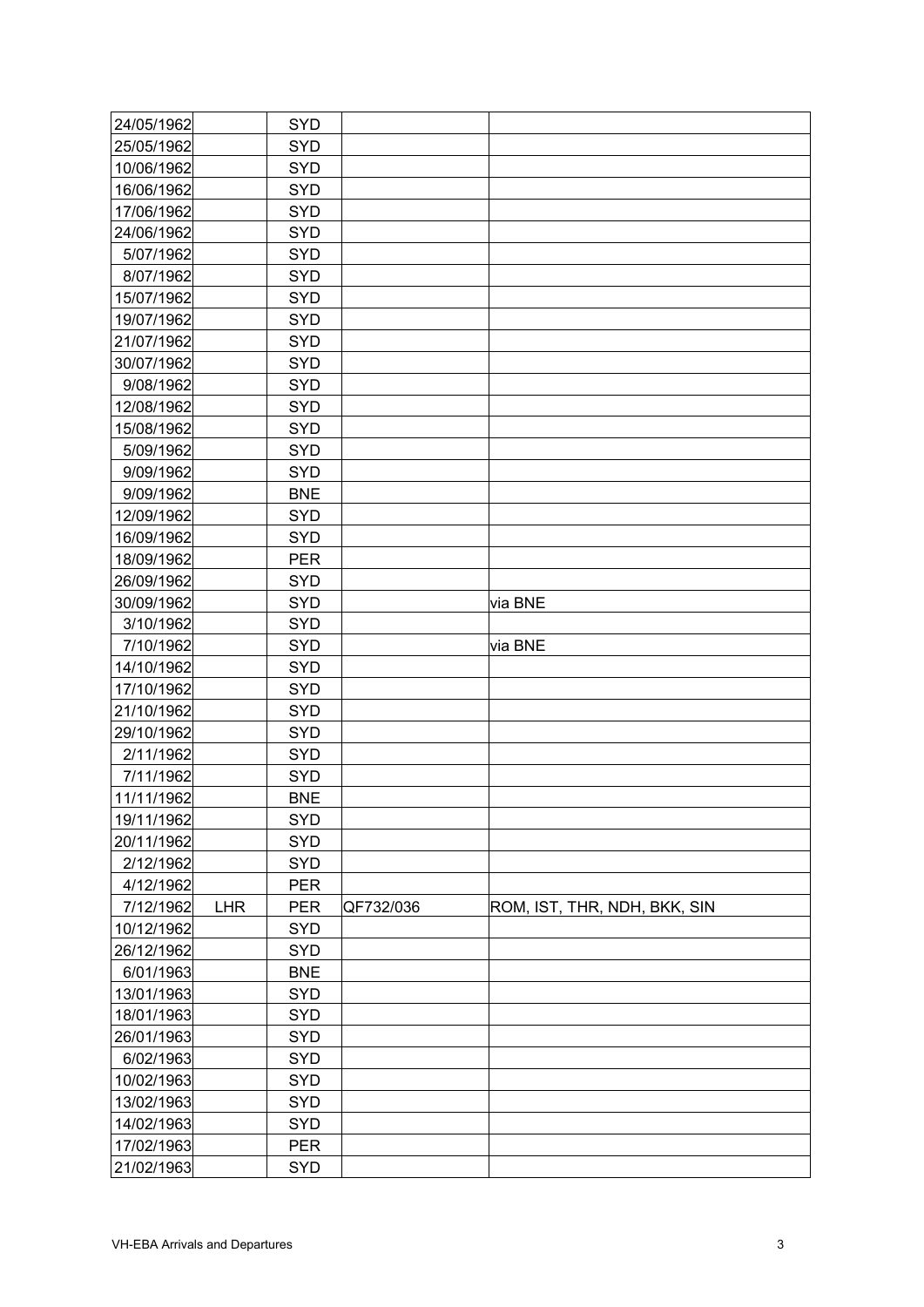| 22/02/1963 |            | <b>SYD</b> |             |                                   |
|------------|------------|------------|-------------|-----------------------------------|
| 23/02/1963 |            | <b>SYD</b> |             |                                   |
| 3/03/1963  |            | <b>SYD</b> |             |                                   |
| 6/03/1963  |            | <b>SYD</b> |             |                                   |
| 20/03/1963 |            | <b>SYD</b> |             |                                   |
| 26/03/1963 |            | <b>SYD</b> |             |                                   |
| 28/03/1963 | <b>LHR</b> | <b>PER</b> | QF732/052   | ROM, IST, THR, NDH, BKK, SIN      |
| 31/03/1963 |            | <b>SYD</b> |             |                                   |
| 3/04/1963  |            | <b>SYD</b> |             |                                   |
| 15/04/1963 |            | <b>SYD</b> |             |                                   |
| 18/04/1963 |            | <b>SYD</b> |             |                                   |
| 20/04/1963 |            | <b>SYD</b> |             |                                   |
| 21/04/1963 |            | <b>SYD</b> |             |                                   |
| 21/04/1963 |            | <b>SYD</b> | MIQAN15/394 |                                   |
| 13/05/1963 |            | <b>SYD</b> |             |                                   |
| 24/05/1963 |            | <b>SYD</b> |             |                                   |
| 29/05/1963 |            | <b>SYD</b> |             |                                   |
| 1/06/1963  | <b>LHR</b> | <b>PER</b> | QF738       | FRA, ROM, CAI, KHI, CCU, BKK, SIN |
| 3/06/1963  | <b>LHR</b> | <b>PER</b> | QF738/061   | FRA, ROM, CAI, KHI, CCU, BKK, SIN |
| 12/06/1963 |            | <b>SYD</b> | MIQAN15/389 |                                   |
| 20/06/1963 |            | <b>SYD</b> |             |                                   |
| 29/06/1963 |            | <b>SYD</b> |             |                                   |
| 9/07/1963  |            | <b>SYD</b> |             |                                   |
| 12/07/1963 |            | <b>SYD</b> |             |                                   |
| 15/07/1963 |            | <b>SYD</b> |             |                                   |
| 3/08/1963  |            | <b>SYD</b> |             |                                   |
| 5/08/1963  | <b>LHR</b> | <b>PER</b> | QF736/070   | ROM, ATH, CAI, KHI, CCU, BKK, SIN |
| 10/08/1963 |            | <b>SYD</b> |             |                                   |
| 12/08/1963 | <b>LHR</b> | <b>PER</b> | QF738/071   | FRA, ROM, CAI, KHI, CCU, BKK, SIN |
| 14/08/1963 | SIN        | <b>PER</b> | QF178/016   |                                   |
| 20/08/1963 |            | <b>SYD</b> |             |                                   |
| 23/08/1963 |            | <b>SYD</b> |             |                                   |
| 25/08/1963 |            | <b>SYD</b> |             |                                   |
| 30/08/1963 |            | <b>SYD</b> |             |                                   |
| 5/09/1963  |            | <b>SYD</b> |             |                                   |
| 14/09/1963 |            | SYD        |             |                                   |
| 16/09/1963 | <b>LHR</b> | <b>PER</b> | QF738/076   | FRA, ROM, CAI, KHI, CCU, BKK, SIN |
| 20/09/1963 |            | <b>SYD</b> |             |                                   |
| 23/09/1963 |            | <b>SYD</b> |             |                                   |
| 27/09/1963 |            | <b>BNE</b> |             |                                   |
| 6/10/1963  |            | <b>SYD</b> |             |                                   |
| 16/10/1963 |            | <b>SYD</b> | MIQAN15/409 |                                   |
| 19/10/1963 |            | <b>SYD</b> |             |                                   |
| 21/10/1963 |            | <b>PER</b> |             |                                   |
| 24/10/1963 |            | <b>SYD</b> |             |                                   |
| 28/10/1963 |            | <b>SYD</b> |             |                                   |
| 6/11/1963  |            | SYD        |             |                                   |
| 10/11/1963 |            | SYD        |             |                                   |
| 14/11/1963 |            | <b>SYD</b> |             |                                   |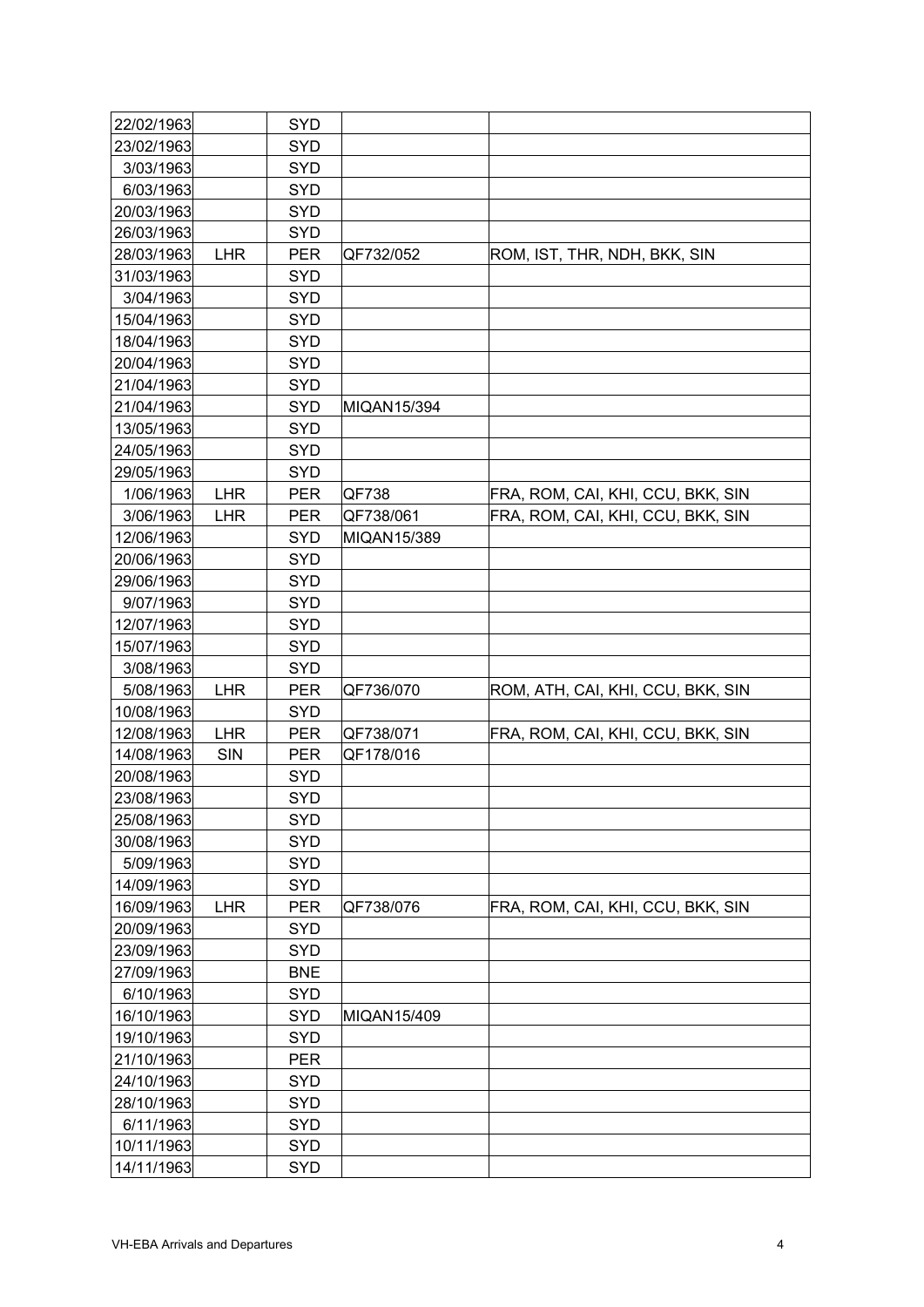| 16/11/1963 | <b>LHR</b> | <b>PER</b> | QF736/085   | ROM, ATH, CAI, KHI, CCU, BKK, SIN |
|------------|------------|------------|-------------|-----------------------------------|
| 18/11/1963 |            | <b>SYD</b> |             |                                   |
| 23/11/1963 | SIN        | <b>PER</b> | QF748/008   |                                   |
| 5/12/1963  |            | <b>SYD</b> |             |                                   |
| 7/12/1963  |            | <b>SYD</b> |             |                                   |
| 8/12/1963  |            | <b>SYD</b> |             |                                   |
| 13/12/1963 |            | <b>SYD</b> | MIQAN15/417 |                                   |
| 15/12/1963 |            | <b>SYD</b> |             |                                   |
| 16/12/1963 |            | <b>SYD</b> |             |                                   |
| 21/12/1963 | <b>LHR</b> | <b>PER</b> | QF736/090   | ROM, ATH, CAI, KHI, CCU, BKK, SIN |
| 7/01/1964  |            | <b>SYD</b> |             |                                   |
| 9/01/1964  |            | <b>SYD</b> |             |                                   |
| 10/01/1964 |            | <b>SYD</b> |             |                                   |
| 11/01/1964 |            | <b>PER</b> |             |                                   |
| 13/01/1964 |            | <b>SYD</b> |             | via PER                           |
| 17/01/1964 |            | <b>SYD</b> |             | via BNE                           |
| 18/01/1964 |            | <b>PER</b> |             |                                   |
| 22/01/1964 |            | <b>SYD</b> | MIQAN15/426 |                                   |
| 23/01/1964 |            | <b>SYD</b> |             |                                   |
| 25/01/1964 |            | <b>SYD</b> |             |                                   |
| 2/02/1964  |            | <b>BNE</b> |             | via BNE                           |
| 6/02/1964  |            | <b>SYD</b> |             | via BNE                           |
| 17/02/1964 |            | <b>PER</b> |             |                                   |
| 19/02/1964 |            | <b>SYD</b> |             |                                   |
| 20/02/1964 |            | <b>PER</b> |             |                                   |
| 22/02/1964 |            | <b>SYD</b> |             |                                   |
| 24/02/1964 |            | <b>SYD</b> |             |                                   |
| 28/02/1964 |            | <b>SYD</b> |             |                                   |
| 1/03/1964  |            | <b>SYD</b> |             |                                   |
| 5/03/1964  |            | <b>SYD</b> |             | via BNE                           |
| 16/03/1964 |            | <b>SYD</b> |             |                                   |
| 25/03/1964 |            | <b>SYD</b> |             |                                   |
| 27/03/1964 |            | <b>SYD</b> |             |                                   |
| 3/04/1964  |            | <b>BNE</b> |             |                                   |
| 6/04/1964  |            | <b>BNE</b> |             |                                   |
| 12/04/1964 |            | <b>SYD</b> |             |                                   |
| 23/04/1964 |            | <b>SYD</b> |             |                                   |
| 24/04/1964 |            | <b>SYD</b> |             |                                   |
| 26/04/1964 |            | <b>SYD</b> |             |                                   |
| 1/06/1964  |            | <b>SYD</b> |             |                                   |
| 5/06/1964  |            | <b>SYD</b> |             |                                   |
| 7/06/1964  |            | <b>SYD</b> |             |                                   |
| 9/06/1964  |            | <b>SYD</b> |             |                                   |
| 13/06/1964 |            | <b>SYD</b> |             |                                   |
| 15/06/1964 |            | <b>BNE</b> |             |                                   |
| 17/06/1964 |            | <b>SYD</b> |             |                                   |
| 21/06/1964 |            | <b>SYD</b> |             |                                   |
| 1/07/1964  |            | <b>SYD</b> |             |                                   |
| 10/07/1964 |            | <b>SYD</b> | QF275       |                                   |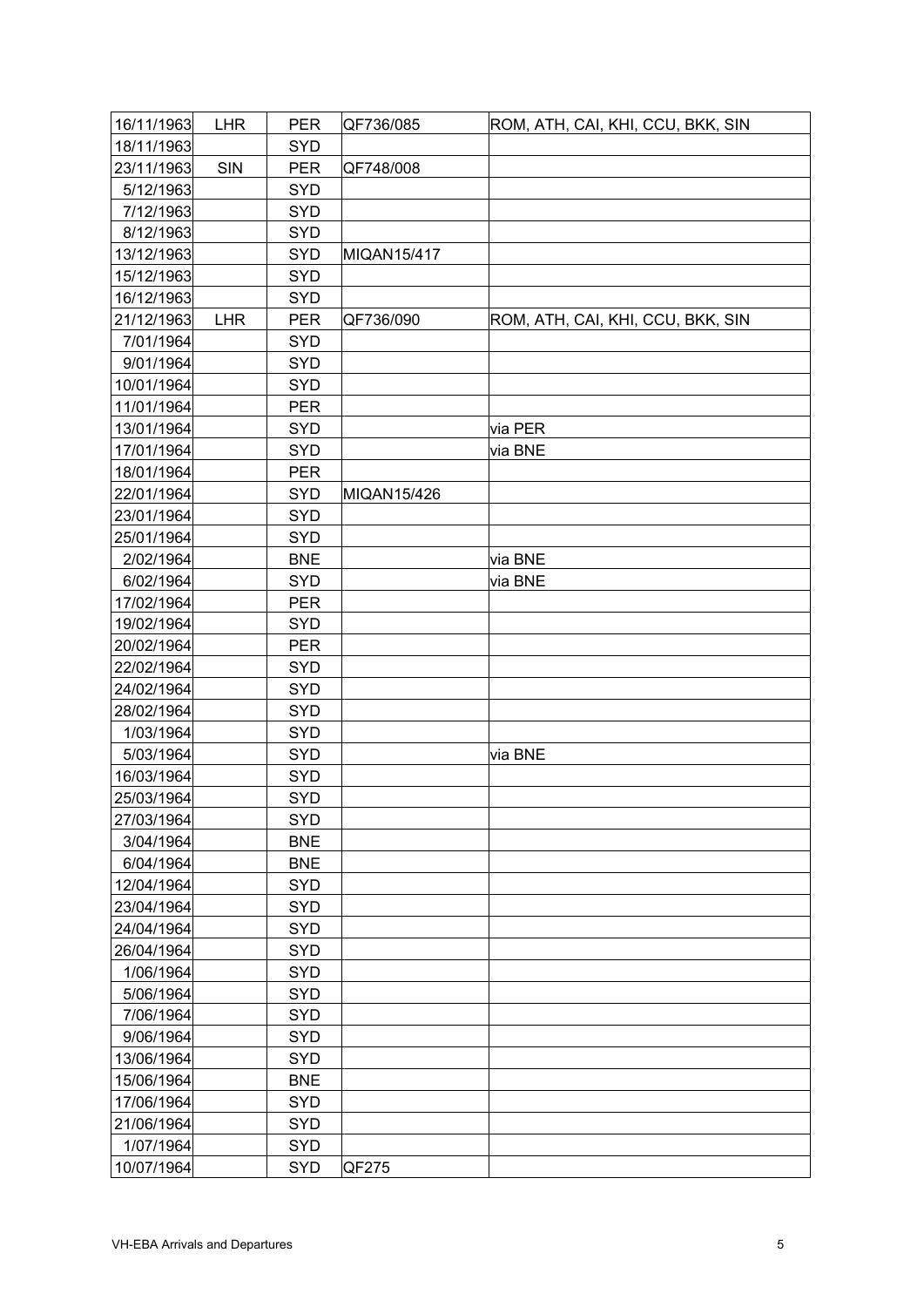| 12/07/1964 |            | <b>SYD</b> |                    |                                     |
|------------|------------|------------|--------------------|-------------------------------------|
| 15/07/1964 |            | SYD        | MIQAN15/456        |                                     |
| 19/07/1964 |            | <b>SYD</b> |                    |                                     |
| 22/07/1964 |            | <b>SYD</b> | <b>MIQAN15/458</b> |                                     |
| 24/07/1964 |            | <b>SYD</b> |                    |                                     |
| 4/08/1964  |            | <b>SYD</b> |                    |                                     |
| 5/08/1964  |            | <b>SYD</b> |                    |                                     |
| 8/08/1964  |            | <b>SYD</b> |                    |                                     |
| 15/08/1964 |            | <b>SYD</b> | QF587              |                                     |
| 16/08/1964 |            | <b>SYD</b> |                    |                                     |
| 19/08/1964 |            | <b>SYD</b> |                    |                                     |
| 21/08/1964 |            | <b>PER</b> |                    |                                     |
| 23/08/1964 |            | PER        |                    |                                     |
| 25/08/1964 |            | <b>SYD</b> |                    |                                     |
| 31/08/1964 |            | SYD        |                    |                                     |
| 6/09/1964  |            | <b>PER</b> |                    |                                     |
| 8/09/1964  |            | <b>PER</b> |                    |                                     |
| 12/09/1964 |            | <b>SYD</b> |                    |                                     |
| 13/09/1964 | <b>SYD</b> |            |                    | Departure of a non-British subject. |
| 16/09/1964 |            | SYD        |                    |                                     |
| 18/09/1964 |            | <b>SYD</b> |                    |                                     |
| 23/09/1964 |            | <b>SYD</b> |                    |                                     |
| 25/09/1964 |            | <b>SYD</b> |                    |                                     |
| 3/10/1964  |            | <b>SYD</b> |                    |                                     |
| 16/10/1964 |            | <b>SYD</b> |                    |                                     |
| 24/10/1964 |            | <b>SYD</b> |                    |                                     |
| 27/10/1964 |            | <b>SYD</b> |                    | via PER                             |
| 28/10/1964 |            | <b>SYD</b> | <b>MIQAN15/477</b> |                                     |
| 31/10/1964 |            | <b>SYD</b> |                    |                                     |
| 1/11/1964  |            | <b>SYD</b> |                    |                                     |
| 2/11/1964  |            | <b>SYD</b> |                    |                                     |
| 6/11/1964  |            | <b>SYD</b> |                    |                                     |
| 16/11/1964 |            | <b>SYD</b> |                    |                                     |
| 19/11/1964 |            | <b>SYD</b> | QF732              |                                     |
| 23/11/1964 |            | <b>SYD</b> | QF746              |                                     |
| 26/11/1964 |            | <b>SYD</b> |                    |                                     |
| 2/12/1964  |            | <b>SYD</b> |                    |                                     |
| 4/12/1964  |            | <b>SYD</b> |                    |                                     |
| 6/12/1964  |            | <b>PER</b> |                    |                                     |
| 16/12/1964 |            | <b>BNE</b> |                    |                                     |
| 20/12/1964 |            | <b>PER</b> |                    |                                     |
| 21/12/1964 |            | <b>PER</b> |                    |                                     |
| 23/12/1964 |            | <b>SYD</b> |                    |                                     |
| 27/12/1964 |            | <b>SYD</b> |                    |                                     |
| 29/12/1964 |            | <b>SYD</b> |                    |                                     |
| 4/01/1965  |            | <b>SYD</b> |                    |                                     |
| 10/01/1965 |            | <b>SYD</b> |                    |                                     |
| 20/01/1965 |            | <b>PER</b> |                    |                                     |
| 27/01/1965 |            | <b>SYD</b> | MIQAN15/494        |                                     |